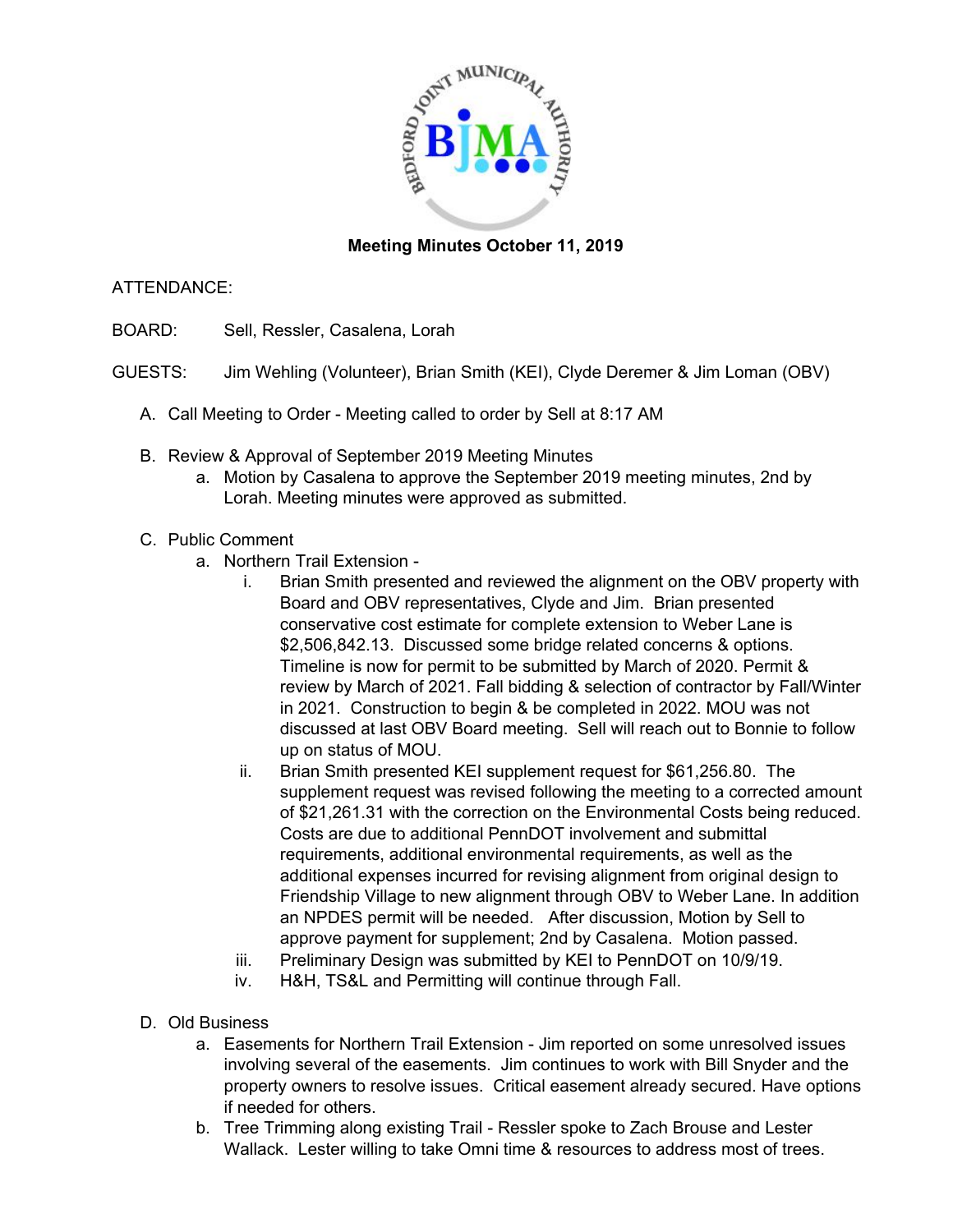Zach's cost will come down from \$4,000 to \$2,800. Zach is available to do this Fall and coordinate with Omni. Motion by Ressler, 2nd by Lorah to proceed with \$2,800 cost to Zach Brouse and to have him coordinate execution with Lester. Motion approved.

- c. New Logo/New Name
	- i. Website link to new site shared with board prior to meeting. Mary Jo had sent updates to Keith Landis - GO live date will be 10/25/19. County Planning office prepared new electronic map of trail, showing future alignment. Will amend parking symbols and Legend.
	- ii. Social Media Mary Jo will give April Instagram info access so both Facebook and Instagram updates can be coordinated.
	- iii. Press Release Ressler will write article for Gazette and Social Media.
	- iv. Signage Casalena and Lorah will work with Mari Pat on Signage & re-printing of maps
	- v. Motion by Ressler to have Brad set up a PayPal Account to enable Donate Now button to be added to the new website. 2nd by Lorah. Motion passed. April will let Brad know. Casalena will talk to Keith Landis.
- d. Pink Ribbon Walk Insurance Certificate not yet received. Event date is 10/19/19.
- e. Eagle Scout Project Max awaiting approval BSA Local Council Chairman. Project still on track. Planning early Spring Installation.
- f. Trail Usage Counts Ressler reported Trail Counter from SAP&DC shows 7,500 users from March - Sept, with an average of 1,400 users per month. Data for June is incorrectly low due to issue with the battery.
- E. New Business
	- a. Additional Trash Can at Trail Entrance near Smith property The Borough was contacted about possible installation of another garbage can. Bedford Borough reached out to us for consideration. Ressler got a quote from Keystone Ridge Designs for a can to match existing 2 cans along existing trail. Cost is \$1,099 including shipping + \$125 for an elevated add-on lid. Agreed to table for now due to cost & not in financial position to do at this time.
	- b. Kayak/Canoe Launch Mary Jo and Mary discussed the existing launch at Fort Bedford Park which is now grown over. Issues with 2nd dam near BB&T bank, which makes a launch downstream from 2nd dam more desirable. Will continue to explore options along Hometown Bank property.
	- c. Maintenance volunteer recognition Wehling ordered the plaques to recognize volunteers. Skip will install soon.
- F. Reports of Officers
	- Chairman n/a
	- Vice Chairman n/a
	- Secretary n/a
	- Treasurer Sell shared Treasurer's Report on behalf of Brad. Motion by Ressler to pay bills, 2nd by Lorah. Motion passed.
	- Secretary-Treasurer n/a

Motion by Ressler to adjourn meeting at 9:46 am, 2nd by Lorah. Meeting adjourned.

Next Meeting will be October 11th @ 8:15 AM at Penn Square Center, 127 S. Juliana St., Bedford.